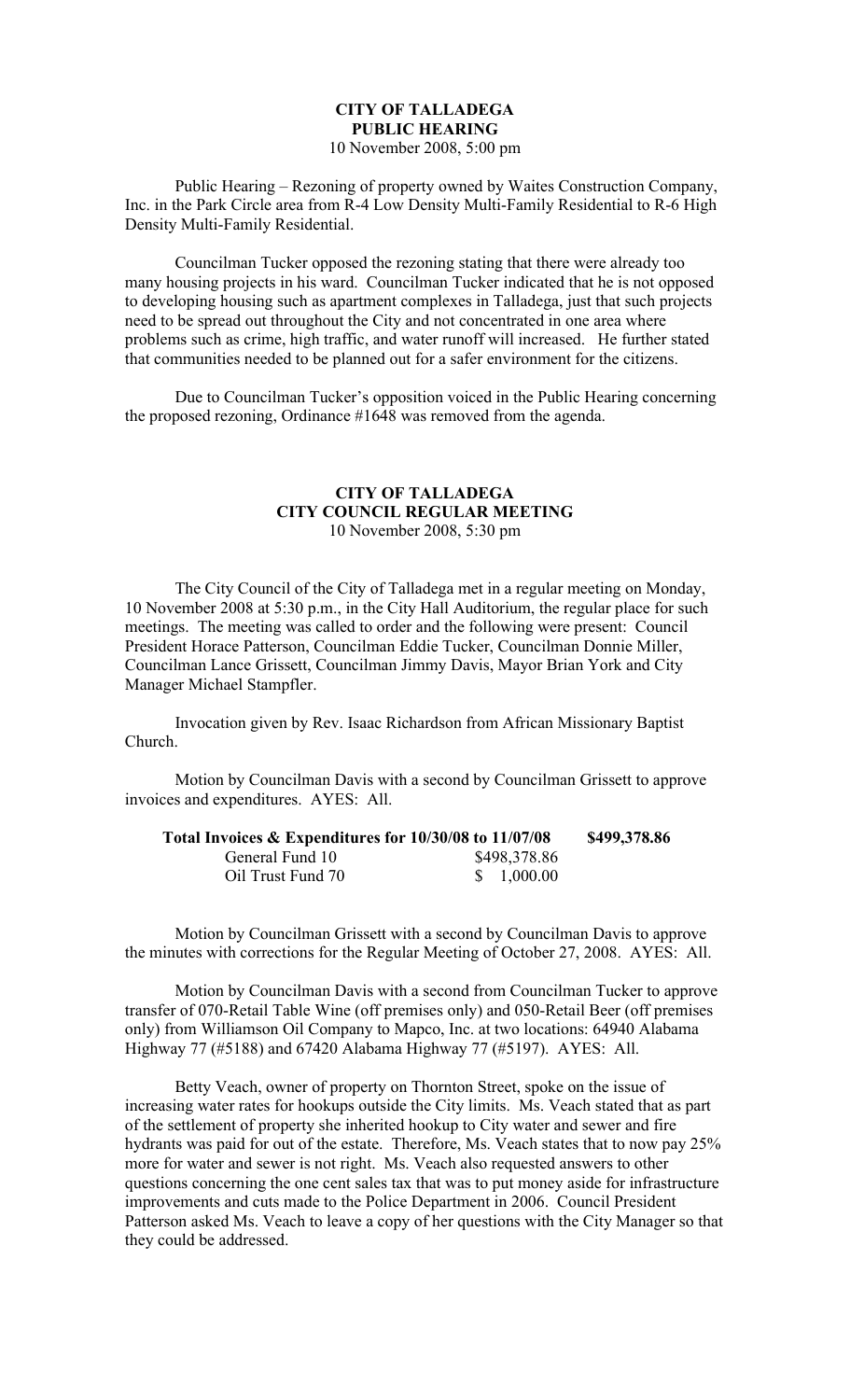**Resolution #1767** approves giving the City Manager the authority to apply for and sign the Brownfield Assessment Grant.

Motion by Councilman Grissett with a second by Councilman Davis to approve Resolution #1767. Roll Call. AYES: All.

Motion by Councilman Davis with a second by Councilman Grissett to approve invoices and expenditures for the Water Department. AYES: Councilman Davis, Councilman Miller, Councilman Grissett, Council President Patterson; NAYS: Councilman Tucker.

## **Expenditures for 10/03 to 11/06/08** \$ 227,098.77

The City Manager's comments included:

- Shocco Springs Water Pressure issue continued to improve.
- Flyer was inserted in the water billing concerning the changes in Garbage Collection and a copy was presented to the Council
- Flyer was also inserted in the water billing concerning the Hydrant Flushing program. A large advertisement will be in the *Daily Home* outlining affected areas for each scheduled phase of the program. This is in addition to door hangers that are placed at all houses in the scheduled work area.
- Brownfield Assessment Grant Town meeting was very encouraging so far as the public participation. Particularly wanted to draw the Council's attention to three letters received from students who wanted to be involved in the environmental project.
- Requested approval of Ritz Theatre expenses totally \$9,064.35 that were associated with the recent renovation.

Motion by Councilman Davis with a second by Councilman Miller to approve the payment of additional expenses associated with the Ritz Theatre renovations. AYES: All.

- Presented Chief Watson's response to Mr. Beavers concerns as voiced in the previous Council meeting. Mr. Beavers will be refunded the \$85.00 for towing his vehicle.
- Presented a report concerning the additional revenue brought in by the new Revenue Officer and pointed out that restating this position will most likely continue to bring in additional revenue.
- Requested authorization of a grant submitted by Bobbye Trammell of the Bemiston Community Council to the Coosa Valley Resource Conservation and Development Council for \$3,500 and noted that no City funds were involved in this grant.

Mayor York wished to honor all our veterans in recognition of Veterans' Day on November 11<sup>th</sup>. Councilman Grissett announced that there would be an open house at the library on that day from 10:00 am to 4:00 pm as part of the Hall of Heroes observance of Veterans' Day.

There was some discussion of the City's curfew and the difficulties in enforcing it. Councilman Tucker announced a "Stop the Violence" rally scheduled for November 22<sup>nd</sup> at Edythe Sims Park with a march from Curry Court to Westgate.

Councilman Grissett requested an update on the request for the Bemiston caution light at the next Council meeting. Councilman Grissett also commented on the City's ability to stay within last year's budget and congratulated the City employees on their efforts for keeping the City on solid financial footing.

Councilman Davis announced that the Library Director had resigned to accept a position in Louisiana. Councilman Davis also stated that the School Board had requested help with funding a security officer at the schools. City Manager Stampfler indicated that the City would work with the School Board to identify possible grants to fund such a position.